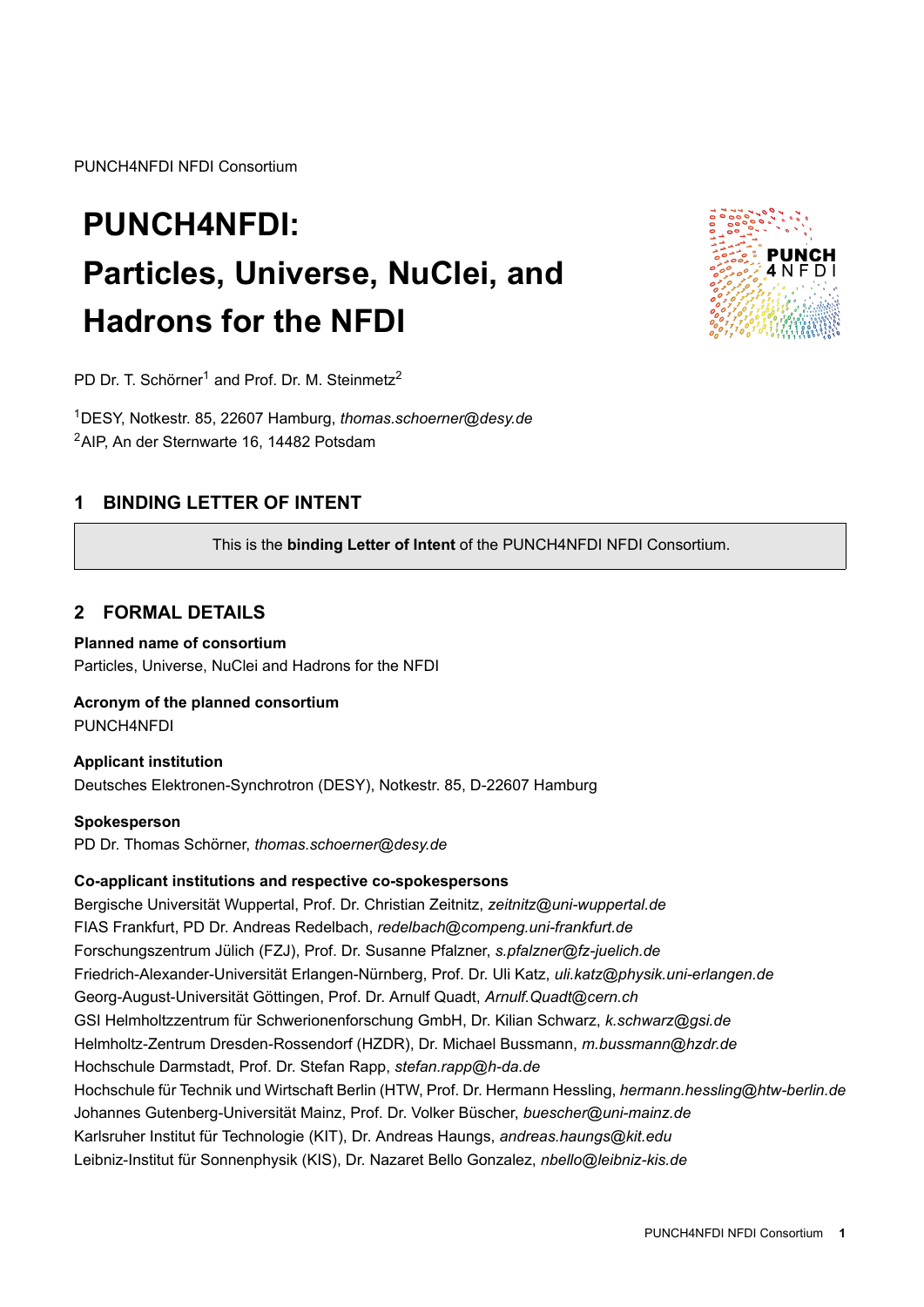Leibniz-Institut für Astrophysik Potsdam (AIP), Prof. Dr. Matthias Steinmetz, *msteinmetz@aip.de* Ludwig-Maximilians-Universität München (LMU), Prof. Dr. Joseph Mohr, *joseph.mohr@physik.lmu.de* Max-Planck-Institut für Kernphysik, Prof. Dr. Jim Hinton, *jim.hinton@mpi-hd.mpg.de* Max-Planck-Institut für Radioastronomie (MPIfR), Prof. Dr. Michael Kramer, *mkramer@mpifr-bonn.mpg.de* RWTH Aachen University, Prof. Dr. Alexander Schmidt, *alexander.schmidt@physik.rwth-aachen.de* Rheinische Friedrich-Wilhelms-Universität Bonn, PD Dr. Philip Bechtle, *bechtle@physik.uni-bonn.de* Ruprecht-Karls-Universität Heidelberg, Prof. Dr. Stefan Wagner, *s.wagner@lsw.uni-heidelberg.de* Thüringer Landessternwarte Tautenburg (TLS), Dr. Matthias Hoeft, *hoeft@tls-tautenburg.de* Technische Universität Darmstadt, Dr. Stefan Typel, *stypel@ikp.tu-darmstadt.de* Technische Universität Dortmund, Prof. Dr. Kevin Kroeninger, *kevin.kroeninger@cern.ch* Technische Universität Dresden, Prof. Dr. Arno Straessner, *arno.straessner@tu-dresden.de* Technische Universität München, Dr. Philipp Eller, *ge54wir@mytum.de* Universität Bielefeld, Prof. Dr. Dominik Schwarz, *dschwarz@physik.tu-bielefeld.de* Universität Hamburg (UHH), Jun.-Prof. Dr. Gregor Kasieczka, *gregor.kasieczka@cern.ch* Universität Regensburg (UR), Dr. Sara Collins, *sara.collins@ur.de* Universität Siegen, Dr. Carmen Diez Pardos, *diez@hep.physik.uni-siegen.de* Universität zu Köln, Dr. Jan Mayer, *jan.mayer@ikp.uni-koeln.de* Westfälische Wilhelms-Universität Münster, Dr. Raimund Vogl, *rvogl@uni-muenster.de*

#### **Participants**

Albert-Ludwigs-Universität Freiburg, Prof. Dr. Markus Schumacher, *markus.schumacher@physik.uni-freiburg.de* Deutsche Physikalische Gesellschaft (DPG), Dr. Georg Düchs, *duechs@dpg-physik.de* Deutsches Luft- und Raumfahrtzentrum (DLR), Marcus Paradies, *marcus.paradies@dlr.de* Europäisches Kernfornschungszentrum (CERN), Dr. Markus Elsing, *markus.elsing@cern.ch* Humboldt Universität zu Berlin, Dr. Jakob Nordin, *jnordin@physik.hu-berlin.de* Johann Wolfgang Goethe-Universität Frankfurt, Prof. Dr. Hannah Elfner, *elfner@itp.uni-frankfurt.de* Julius-Maximilians-Universität Würzburg, Prof. Dr. Thomas Trefzger, *thomas.trefzger@uni-wuerzburg.de* Leibniz-Rechenzentrum Garching, Dr. Stephan Hachinger, *hachinger@lrz.de* Max Planck Computing and Data Facility, Prof. Dr. Erwin Laure, *erwin.laure@mpcdf.mpg.de* Max-Planck-Institut für Astrophysik, Prof. Dr. Eiichiro Komatsu, *komatsu@MPA-Garching.mpg.de* Max-Planck-Institut für Extraterrestrische Physik (MPE), Dr. Mara Salvato, *mara@mpe.mpg.de* Max-Planck-Institut für Physik München, Dr. Oliver Schulz, *oschulz@mpp.mpg.de* Physikalisch-Technische Bundesanstalt (PTB), Dr. Joern Stenger, *Joern.Stenger@ptb.de* Ruhr-Universität Bochum, Prof. Dr. Hendrik Hildebrandt, *hendrik@astro.ruhr-uni-bochum.de* TIB – Leibniz-Informationszentrum Technik und Naturwissenschaften und Universitätsbibliothek (TIB), Dr. Esther Tobschall, *Esther.Tobschall@tib.eu* Universität Potsdam, Prof. Dr. Tim Dietrich, *tim.dietrich@uni-potsdam.de* Verein für datenintensive Radioastronomie (VdR), Prof. Dr. Hermann Hessling, *hermann.hessling@htw-berlin.de*

#### **Further partners**

ALICE Collaboration ATLAS Collaboration Belle II Collaboration CMS Collaboration Cherenkov Telescope Array (CTA) Astronomische Gesellschaft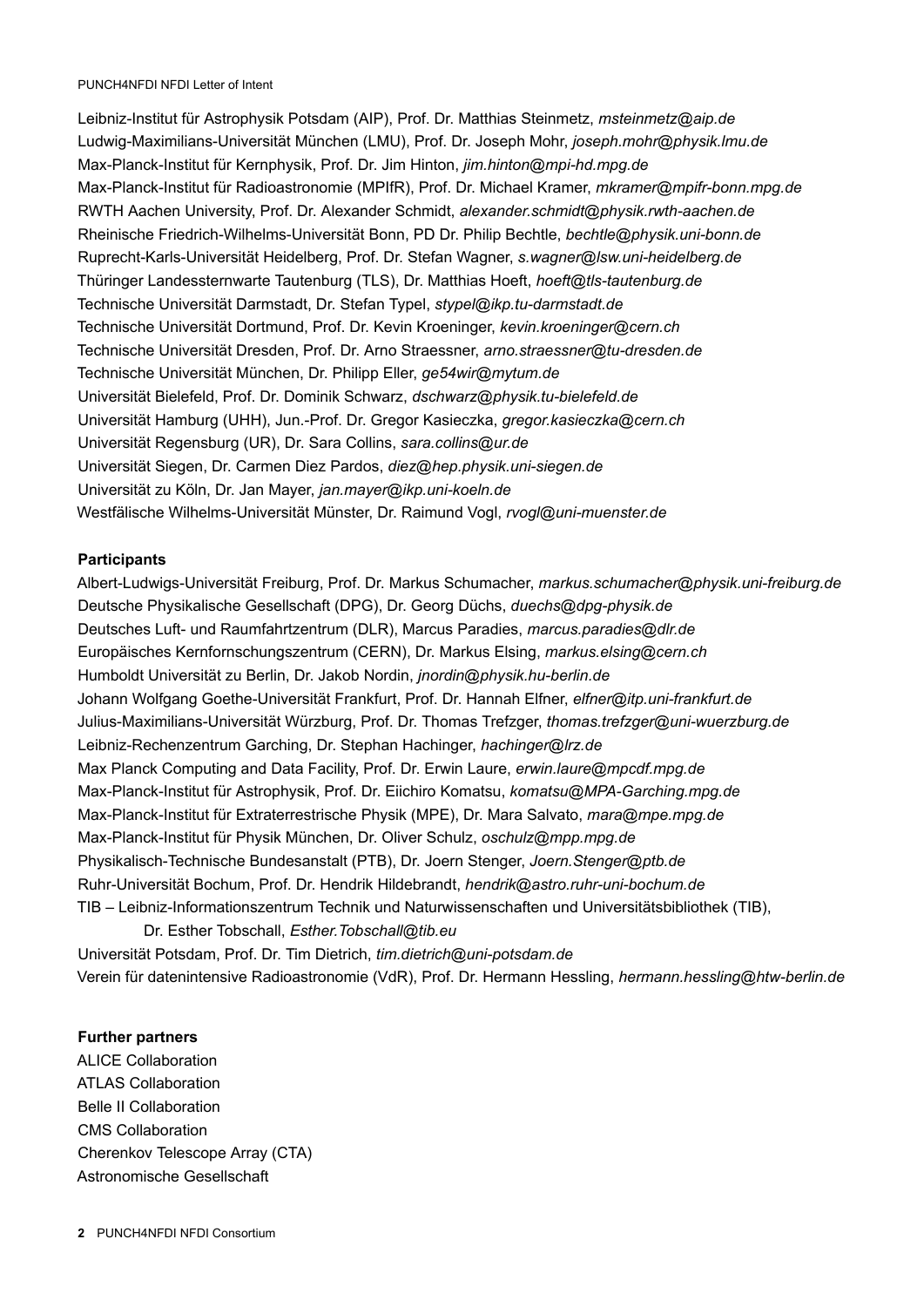European Space Agency (ESA) European Southern Observatory (ESO) GridKa Komitee für Astroteilchenphysik (KAT) Komitee für Elementarteilchenphysik (KET) Komitee für Hadronen- und Kernphysik (KHuK) LHCb Collaboration Large Synoptic Survey Telescope (LSST) PANDA Collaboration Rat deutscher Sternwarten (RdS) Square Kilometre Array (SKA)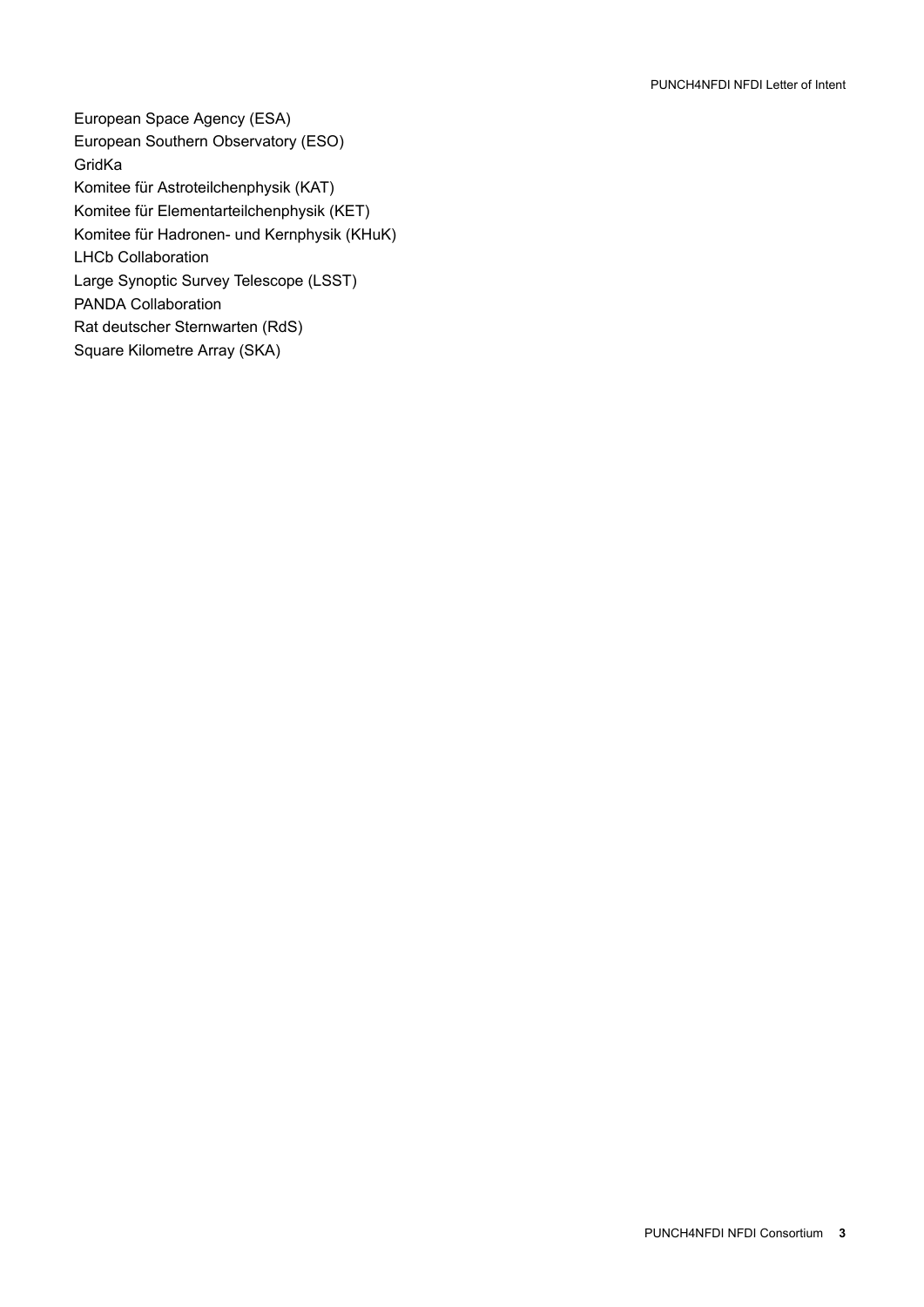## **3 OBJECTIVES, WORK PROGRAMME AND RESEARCH ENVIRONMENT**

## **3.1 Research area of the proposed consortium**

Primary: 32 Physik Primary: 309 Teilchen, Kerne, Felder Primary: 311 Astrophysik und Astronomie Secondary: 308 Optik, Quantenoptik, und Physik der Atome, Moleküle und Plasmen Secondary: 310 Statistische Physik, Weiche Materie, Biologische Physik, Nicht-lineare Dynamik Secondary: 312 Mathematik Secondary: 313 Atmosphären-, Meeres und Klimaforschung Secondary: 315 Geophysik and Geodäsie Secondary: 409 Informatik

## **3.2 Summary of the planned consortium's main objectives and task areas**

PUNCH4NFDI leads the way towards tackling future data challenges in terms of rate, volume, complexity, reusability, and irreversibility. By its decade-long exploitation of data-intense large research infrastructures, the PUNCH4NFDI consortium has acquired ample and unique expertise in scientific computing and data management, in particular in the areas of "big data" and "open data" — expertise that will prove essential for the NFDI.

PUNCH4NFDI is a direct outcome of the NFDI process: The consortium was formed after intensive discussions of common and complementary strengths of two formerly separate consortia — PAHN-PaN and ASTRO@NFDI; PUNCH4NFDI thus has the NFDI "in its DNA". PUNCH4NFDI stands for a community of about 9.000 scientists. Its research regularly attracts immense public interest (e.g. black holes, origin of life, CERN and the "god particle"), inspires public users and citizen scientists (e.g. Einstein@HOME), and is highly recognised (e.g. 24 Nobel prizes in PUNCH-related physics since 2001).

PUNCH4NFDI has set out to facilitate user-oriented and community-overarching data-driven research in the fields of particle, astro-, astroparticle, nuclear & hadron (PUNCH) physics, efficiently employing heterogeneous and federated computing and storage infrastructures. The prime goal of PUNCH4NFDI is to establish a decentralised community-serving science data platform obeying the FAIR data principles, and to integrate it into the NFDI.

The PUNCH4NFDI platform will feature i) tools and infrastructures to provide access to data and computing resources that together will be operated as a federated science cloud, ii) scientific tools and data services necessary to make optimal use of the data and to fully exploit their scientific potential, and iii) all necessary interfaces to allow for multi-directional use, enabling users to store and make their (meta)data, analysis chains, and results available. The PUNCH4NFDI science data platform will provide access to data and metadata. It will also bundle scientific tools, data services, advanced protocols and standards of our communities and integrate these into efficient means for scientific work for PUNCH scientists, the broader physics community, as well as the entire research landscape: i) PUNCH scientists will compare their ideas and tools and test them on their own data as well as on multi-experimental and trans-community data. A necessary precondition for this are standardised metadata and the adherence to the FAIR data principles; ii) scientists of the broader physics community can obtain a more synoptic view of data or can compare their results with other research data; iii) scientists from other communities will employ the tools and services for working on their own or on provided datasets.

PUNCH4NFDI will also lead investigations of and provide solutions for the data irreversibility challenge: the digestion of the upcoming overwhelming data streams will be hampered by resource limitations (time, power, money). These streams will have to be reduced while retaining the essential information.

In building the science data platform and tackling key data challenges, PUNCH4NFDI is working at the forefront of research and development. Members of the consortium actively participate in relevant national, European and international efforts and R&D initiatives such as ErUM-Data, ESCAPE, and EOSC. PUNCH4NFDI thus makes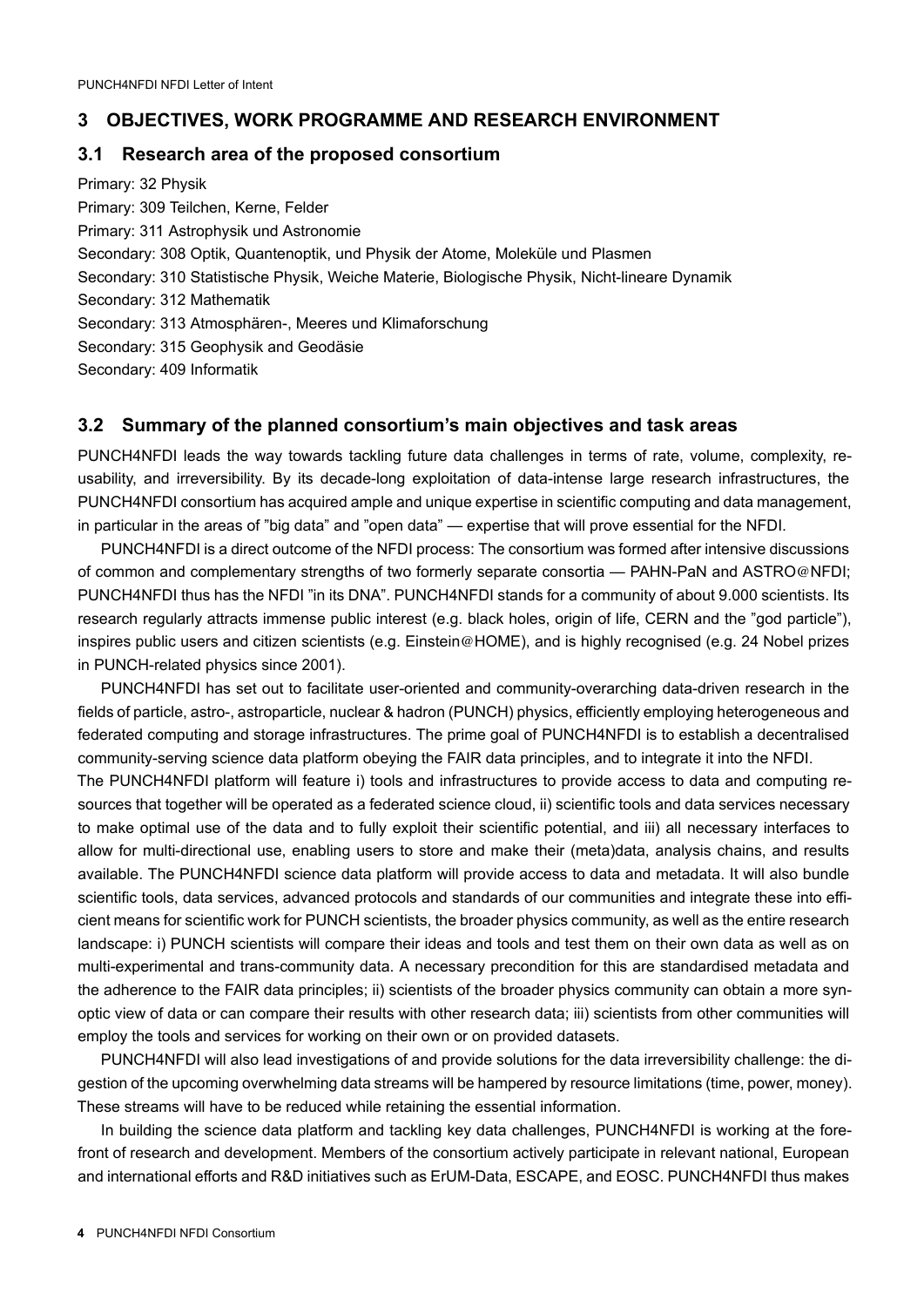the results of these efforts accessible to the entire NFDI and connects it to further national and international research infrastructures. Especially the smaller PUNCH communities will benefit from these activities. The impact of PUNCH4NFDI will be significantly leveraged by i) networking efforts across the NFDI and the continuous exploitation of synergies and by ii) intensive training, education, citizen science, and outreach measures.

The PUNCH4NFDI vision sketched above naturally leads to the following task areas (TAs):

**TA 2 "Data management"** provides access to data and computing resources for the PUNCH community on a technical level. The task area develops the necessary tools (preferably based on common standards and existing solutions) for accessing and handling data in heterogeneous storage infrastructures. Additionally, the task area will establish methods that will facilitate conjoining these large-scale and to some extent federated storage infrastructures into so-called "data lakes". In order to permit the development of a federated science cloud, embedded in the concept of a science data platform, standardised interfaces are required as well as methods to integrate compute resources. The necessary developments can build on top of already well-established tools for distributing jobs as well as data and managing virtualised computing infrastructures.

**TA 3 "Data transformations"** focuses on algorithms and methods for data analysis and exploitation that are broadly used in PUNCH. Many of these have clear applications outside their original domain, such as i) statistical tools, e.g. fitting complex models with many parameters to huge datasets in a resource-efficient way; ii) numerical methods and simulations, especially on large, heterogeneous compute grids; iii) development of robust methods for the automated design and optimisation of machine learning models; iv) joint analysis across multiple and complex datasets, allowing scientists to exploit the full potential of data by combining information from different sources.

**TA 4 "Data science portal"** will provide the technology and the reference implementation for the access layer to the FAIR-compliant science data platform. This will help users from the PUNCH and NFDI communities to build sustainable decentralised science platforms for data analyses in their respective fields. The access layer will combine FAIR access to data, metadata, analysis code and analysis tools, and allows PUNCH workflows to be handled. It builds upon many developments, often already in active use, and it employs a variety of secure and standardised interfaces, environments for working with software and data, and APIs to access the platform. Such a layer requires carefully designed and developed metadata, protocols and standards.

**TA 5 "Data irreversibility"** addresses upcoming challenges related to the processing and archiving of extremely large real-time data streams as they arise in the next generation of data-intense facilities, in particular the resulting impact on the scientific interpretation of the data and reproducibility of the results. Concepts and methods such as dynamic filtering processes will be developed that permit real-time data selection without human intervention. The goal is to establish dynamic archives, which also quantify the information loss and level of irreversibility and import relevant characteristics into the metadata. The algorithms, concepts, and methods developed here can also serve as blueprints for future NFDI applications in other fields and for the society at large as information technology enters the "Internet-Of-Things" era with its immense data volumes and power consumption demands.

**TA 6 "Synergies and services"** targets cross-cutting activities that foster a mutual exchange of concepts and developments among the PUNCH community as well as with other consortia and the NFDI in general. Synergies are often closely related to the common use of services being provided either to subsets of the community or to the entire NFDI. Special emphasis is placed on a set of core topics (i.e. open data and metadata, big data management, and authentication and authorisation infrastructure). A marketplace will manage the exchange of concepts and solutions within PUNCH4NFDI and with other consortia.

**TA 7 "Education, training, outreach and citizen science"** will train the professional physics community on data science and management methods, and educate and engage the society at large. Special focus is given to the structural challenges related to gender equality. The different target groups have a wide range of interests with diverse backgrounds, to which measures within four main areas will be tailored: i) training of experts in advanced data science methods, and career counselling; ii) support, development, and provision of training resources; iii) support of data science methods and infrastructure for public education and outreach; iv) utilisation of diverse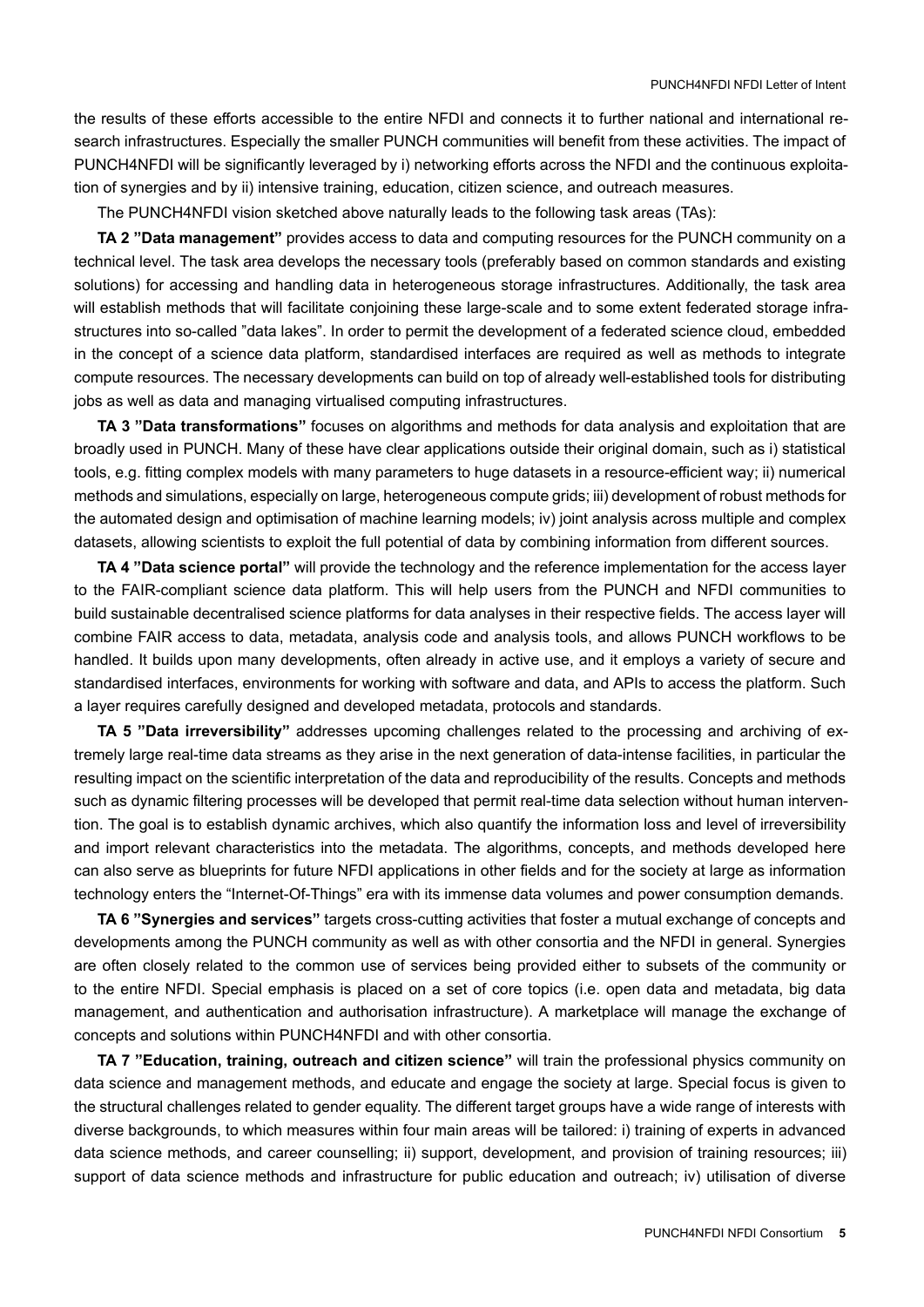public computing and digital communication resources to engage citizens in active science, through citizen science initiatives (e.g. Einstein@Home, Zooniverse). TA7 is essential for the sustainability of PUNCH4NFDI.

**TA 1 "Governance"** bundles all necessary administrative tasks and workflows. It maintains interfaces to other consortia and to the NFDI. An *Executive Board* with representatives from the PUNCH community will be in charge of the oversight of PUNCH4NFDI. A *Management Board* will include task area and work package (WP) leaders to coordinate and monitor progress and resource allocation / usage. An external *Science Advisory Committee* of physicists and computer scientists will provide advice on ongoing and future developments that need to be addressed in the evolving NFDI. An elected *User Committee* ensures feedback and input from the user side regarding the scientific directions of the project and the services offered. An *Infrastructure Control Board* will be responsible for synchronising the top-level requirements and deliverables with the national and international data providers.

All methods and services developed in PUNCH4NFDI will be made available to the entire scientific community as plugins via the science data platform.

## **3.3 Proposed use of existing infrastructures, tools and services**

The existing infrastructures in the PUNCH field of science fulfill four functions: data production, data analysis, longterm availability, and data sharing and publication. Together the infrastructures form the backbone of the digital landscape. All functions are accompanied by usually community-built tools and services. Increasingly often, these tools make use of the capabilities of commodity software.

On the data production side, the work in PUNCH4NFDI is mainly concentrated on ESFRI and other large research infrastructures and facilities (e.g. CERN, FAIR@GSI, ESO) and large international endeavours (nuclear and particle physics experiments, astronomy and astroparticle physics observatories, satellite missions). Furthermore, there are many smaller-scale and partly national infrastructures and experiments at university level. Data-intense theoretical computations and simulations, often carried out at high-performance computer centres, complement this picture. All in all, a very diverse array of facilities of all sizes gather scientific data that are exploited by the PUNCH community. The data volumes produced by these facilities grow faster than the IT innovation cycle (Moore's law). The necessary reduction of data (data loss, irreversibility challenge) as well as the need for cross-experiment, cross-community, cross-science access are the main drivers behind the PUNCH4NFDI efforts.

The data harvested by the data producers are processed in different ways. In high-energy physics, data are mostly digested by large data and computing centres (e.g. at DESY, GSI, FZJ, MPCDF, and KIT). With the worldwide LHC computing grid (WLCG), PUNCH physics as a leader in big data science has created a network of computing centres distributed over the entire globe. The WLCG is the largest network of such Tier centres — developed and operated by physicists, and serving of the order of 10.000 scientists. Data analysis in astronomy is so far mostly conducted on hardware operated by infrastructure providers or in medium-sized or smaller compute facilities, although future facilities will increasingly rely on large data and compute centres similar to the HEP community. In general, there is an increasing tendency to make data public after a proprietary period. With the International Virtual Observatory an environment has been established to promote interconnecting data archives and to allow reuse of data for new scientific applications. PUNCH4NFDI will cooperate with these facilities and projects, enhancing the efficient navigation of this multi-faceted landscape towards implementation of the full FAIR principles and to adapt these concepts to other science areas. The diversity of data sources, the increasing data volumes in many branches of PUNCH science, and emerging new data analysis techniques require new data analysis structures. Keywords are federated data lakes or the matching of data repositories with sufficient compute power.

Different data management and data analysis workflows apply, depending on the user community and facility. A two-layered architecture of a low-level data-storage layer and a high-level analysis layer is, however, evolving as a common model. In order to cope with the increasingly heterogeneous infrastructures within the computing centres, a third layer in-between will extend this architecture, employing virtualisation techniques ("cloud computing"). Ideally,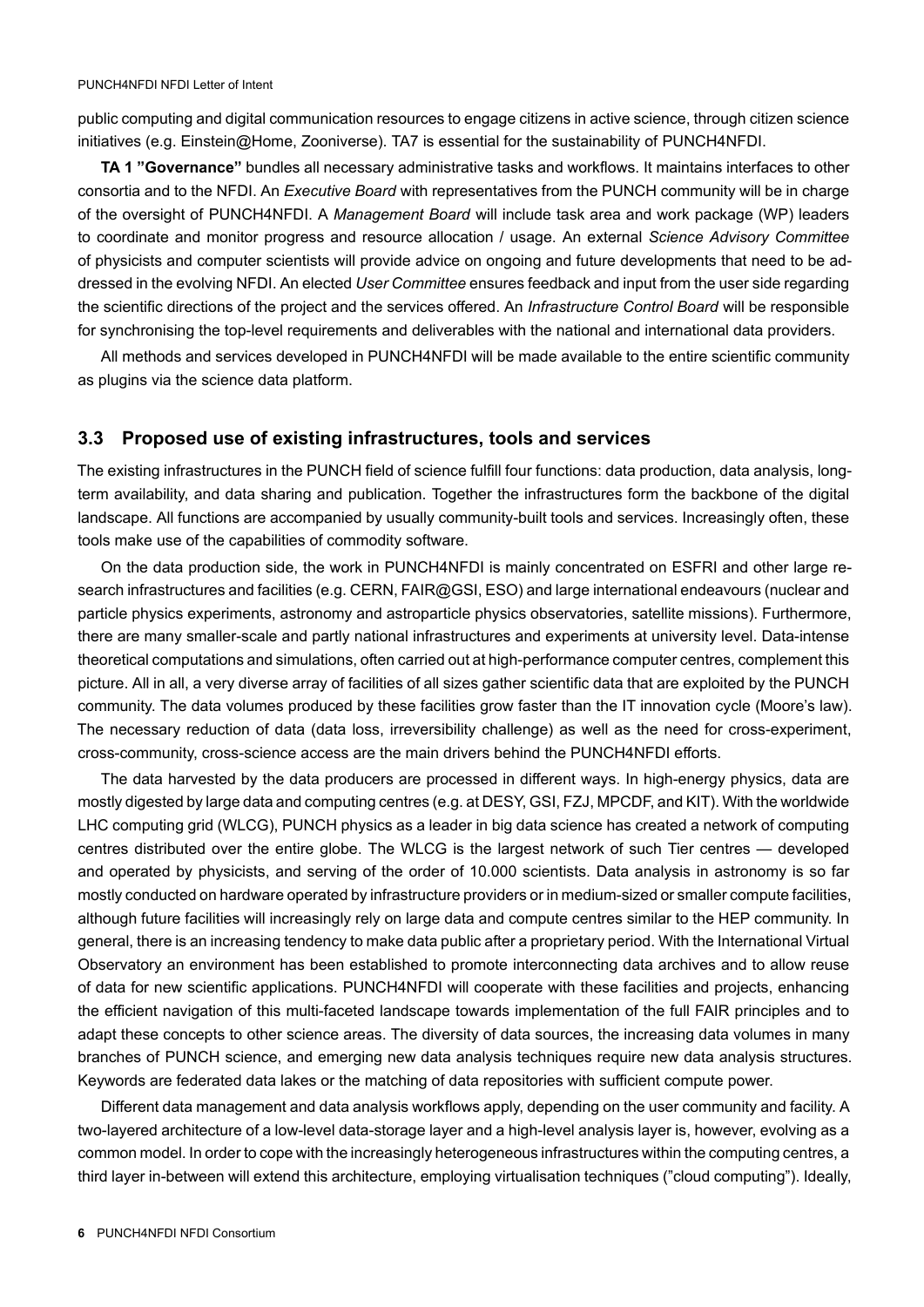from the user's perspective, it is not necessary to know about the complicated details of data storage and access; these are being taken care of by tools for data storage and transfer, for data management and for job distribution. This abstraction gives users the freedom to concentrate on developing their analysis frameworks and individual analyses — a task that is again assisted by numerous community-wide tools and services.

PUNCH4NFDI will improve tools for making its data FAIR. Starting from available common formats and other standards and protocols, this requires interfaces and extensions to widely used tools that allow the collection of sufficient metadata. PUNCH4NFDI will promote public access to the data, building on existing initiatives in the research field such as CERN Open Data in high-energy physics, GAVO in astronomy, or KCDC for astroparticle physics, setting common standards and creating a common platform for the access. For published data, the use of persistent identifiers is one basic requirement. PUNCH4NFDI will work with IVOA, and TIB/DataCite, and GeRDI towards deployment and efficient use of such services, thereby joining forces with all other NFDI consortia.

PUNCH research is, to a very large extent, international, and the efforts of PUNCH4NFDI can not sensibly be considered without considering many important European and international partners and infrastructures. PUNCH4NFDI members are involved in European and global activities for data management, e.g. in EOSC or ES-CAPE. The consortium will thus be able to harness international developments for the German science landscape.

#### **3.4 Interfaces to other proposed NFDI consortia**

The PUNCH4NFDI communities cooperate intensively with international partners and in international collaborations in all their activities, and not least in the field of scientific computing and data management.

PUNCH4NFDI is a merger of the former PAHN-PaN and ASTRO@NFDI consortia. The consortium was formed following the insight that both communities share numerous issues (e.g. massively growing data volumes) and at the same time have complementary strengths so that a merged consortium could optimally exploit synergies and make an almost irresistible offer to the NFDI. It is in this spirit and with this merging experience in mind that PUNCH4NFDI is pursuing collaboration with other NFDI consortia.

PUNCH4NFDI has ties to FAIRmat and DAPHNE, whose data management shows structural similarities to those at an observatory or accelerator and will, in due time, also face significant challenges. Moreover, the PUNCH communities are naturally linked to the DAPHNE consortium via the BMBF's ErUM-Data initiative.

PUNCH4NFDI fosters numerous collaborations with many different disciplines. These cooperations range from physics over informatics, mathematics, earth science and engineering to fields that develop advanced image processing technologies, e.g. for medical or biological applications, and to genetics. To give an example: NFDI4Earth has challenges in bringing together data recorded at different wavelengths that are very similar to those encountered in astronomy. However, an interdisciplinary view of datasets raises even more data-structure related issues than the cross-experiment combination of data in the PUNCH domain. NFDI provides the ideal context to jointly address such structural and other data management related issues. PUNCH4NFDI pictures itself as a driving force in this respect and will boost joint activities and an early set of actions that promote the identification of common problems. In particular, task area 6 "Synergies and Services" will implement a marketplace that will provide a platform for the exchange of services, ideas, and joint development activities between PUNCH4NFDI and other consortia of the NFDI. The following contacts and projects have already been established:

- Immediate collaboration is envisaged with the field of mathematics (i.e. the consortium MaRDI, the Mathematical Research Data Initiative). The consortia will e.g. develop common concepts for data integration and for annotation with metadata, and they will explore viable analysis methods and statistical procedures. PUNCH4NFDI also offers a variety of high-statistics datasets for extensive testing and further methodologic development.
- PUNCH4NFDI, MaRDI and other consortia have common interests in terms of scientific software. One important aspect to follow up is the question of sustainability of software: Code needs to be developed, maintained and supported by scientific software experts over long time scales.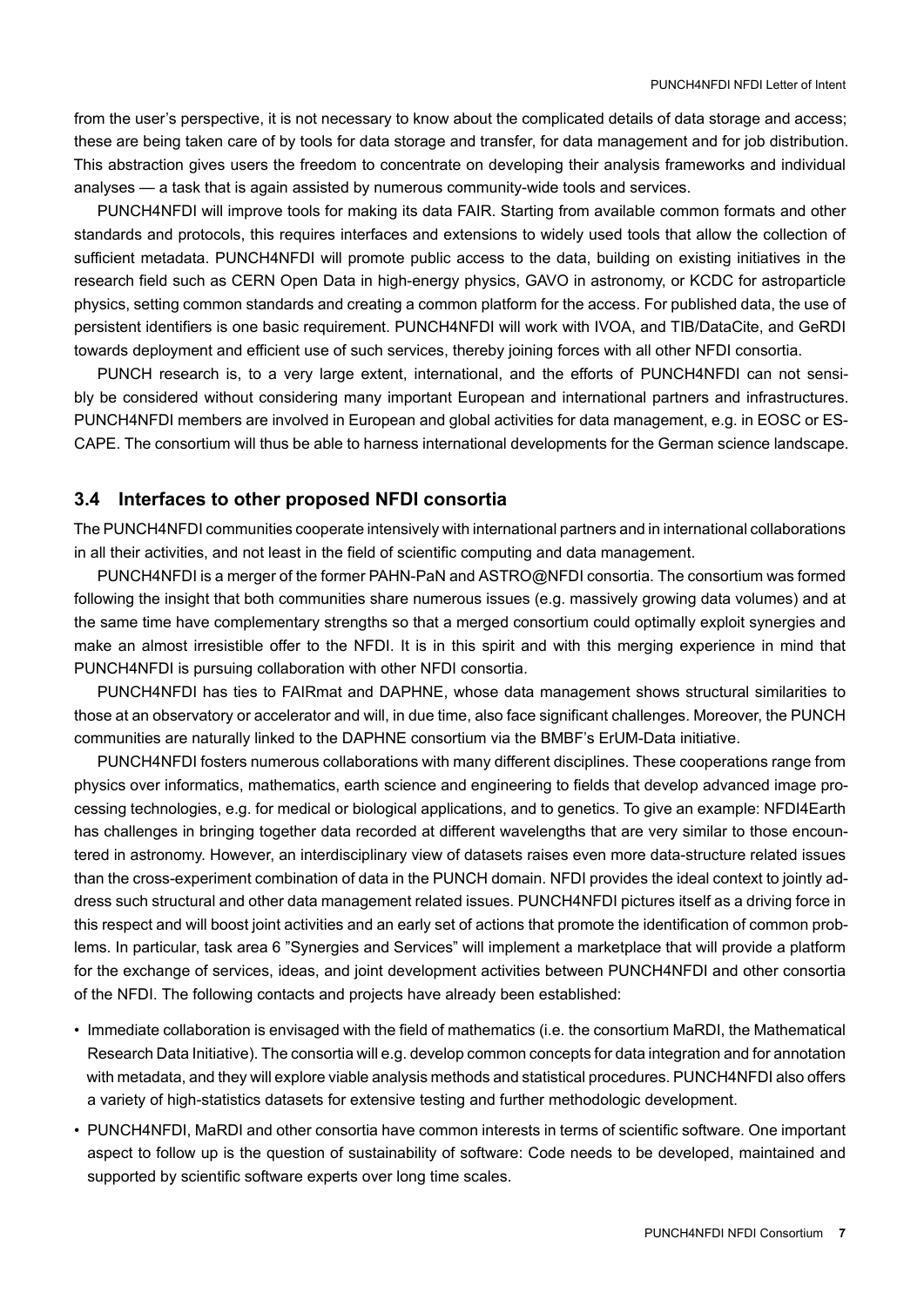PUNCH4NFDI NFDI Letter of Intent

- In the coming years, PUNCH physics will process Exabyte datasets which requires the inclusion of opportunistic resources from the national HPC computer centres. It is planned to establish a direct communication channel to PRACE (Partnership for Advanced Computing in Europe) and to GCS (Gauss Centres for Supercomputing) and GA (Gauss Allianz) via NFDIxCS. An effective use of the HPC and HTC resources requires constant optimisation of PUNCH4NFDI applications and workflows. Therefore, the HPC subgroup of NFDI4xCS will provide the necessary logging information that cannot be collected at the application level. Conversely, PUNCH4NFDI will give feedback on the necessary data and metadata, and on the use of NFDIxCS applications. Another collaboration topic with NFDI4xCS is the definition of standards (DOI infrastructure, domain ontologies).
- The German Human Genome-Phenome Archive (GHGA) deals with rapidly increasing data volumes in genomic and medical research. GHGA aims to address a similar challenge as TA 5 of PUNCH4NFDI: analyses over long time periods require a shift in paradigm — from processor-centric to memory-based computing.
- One crucial challenge for the NFDI is the harmonisation of metadata schemes among different consortia and domains. In this respect, PUNCH4NFDI intends to strongly collaborate e.g. with the NFDI4Ing consortium and the Metadata4Ing group formed in its context, where a contact has already been established through LRZ and PTB that are involved in both initiatives. PUNCH4NFDI will also actively follow the NFDI-wide metadata workshops launched by this group.

# **4 CROSS-CUTTING TOPICS**

## **4.1 Relevant cross-cutting topics**

In the past decades, fundamental physics is per se increasingly engaged in new synergetic approaches. A prominent example is the field of astroparticle physics that brings together research methods from astronomy and highenergy physics, not only in the area of data management and analysis.

In order to prepare for data flows from upcoming observatories and large experimental facilities with Exabytescale data volumes, the PUNCH community has engaged in a considerable number of across-the field cooperations: Data management procedures for massive data rates have been addressed since the advent of the LHC and LOFAR, often by providing open software solutions to the research community. PUNCH4NFDI intends to use the opportunities provided by the NFDI to carry out joint activities, addressing the increasingly demanding requirements in data management in the forthcoming decade and sharing our experience with other researchers. Likewise, PUNCH4NFDI anticipates to profit from close interaction with other disciplines.

The idea of cross-cutting topics is to agree, within the PUNCH4NFDI consortium and with other consortia, on synergetic tasks in the pursuit of potentially generalisable solutions for upcoming challenges. With several consortia (e.g. MaRDI, NFDIxCS), first joint tasks have been identified. In any case, all connections to neighbouring NFDI consortia will serve as basic threads in the enlarged NFDI network. The exploration and exploitation of cross-cutting topics aims at designing future cross-NFDI services and benefits. PUNCH4NFDI will actively pursue, presumably together with the NFDI Directorate and other consortia, a programme of topical workshops that are open to all NFDI consortia and related initiatives.

Synergies with other NFDI consortia will be managed via an intensively moderated exchange programme, for which the PUNCH4NFDI marketplace will serve as a fruitful platform for generating software and services.

Examples for cross-cutting topics include:

• *Provenance and metadata*: While classical metadata describing static data sets are sufficient to characterise the setup of a measurement for very diverse sets of data and data generating facilities in the PUNCH community, they prove to be insufficient for optimum use throughout the whole life cycle of a dataset. Challenges emerge for the combination of simulation and observational data, or for processing of streaming data. While these challenges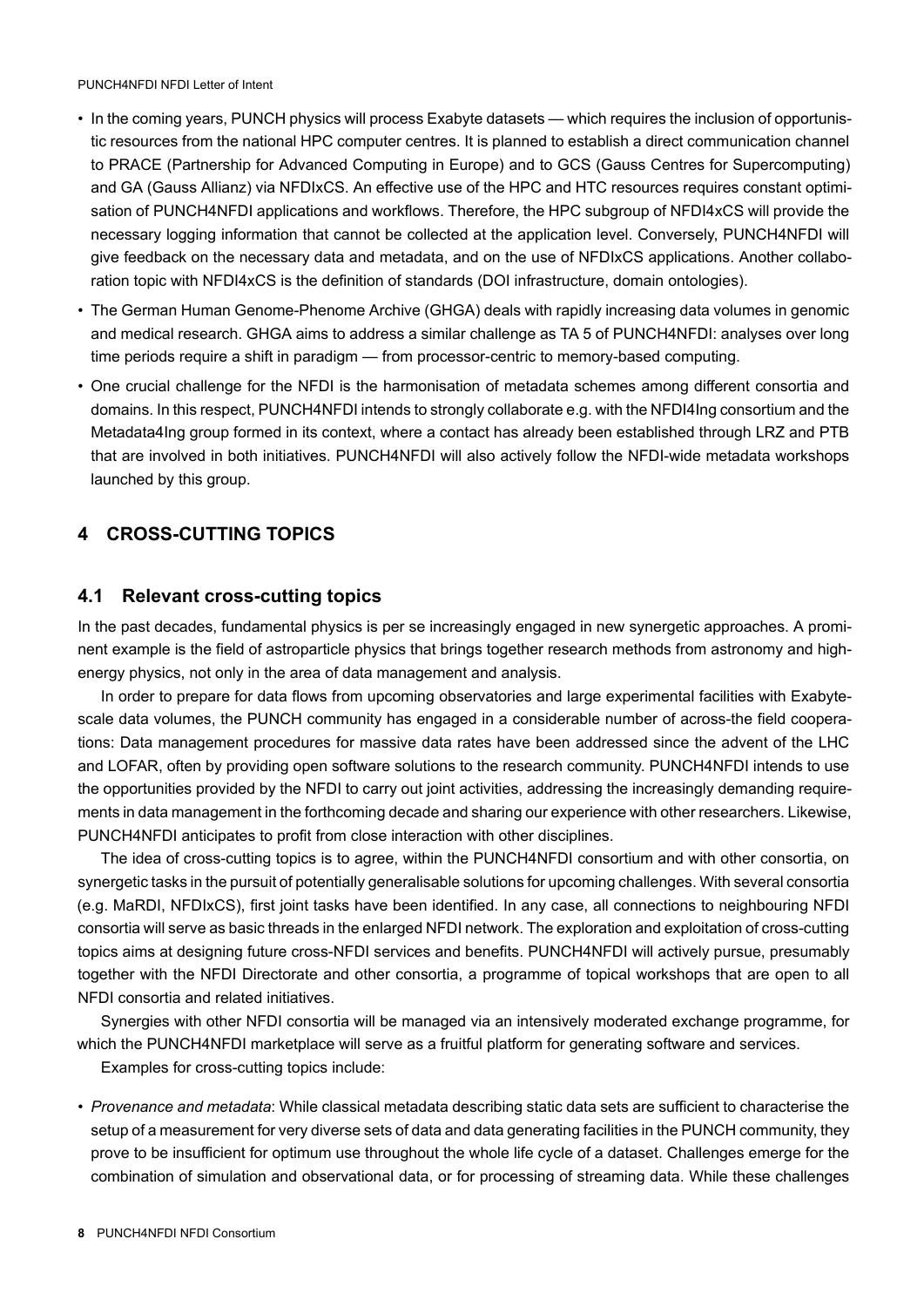arise as domain-specific problems, they are also known in other fields like geosciences or climate research. Simulations of measurements provide essential metadata for data curation and data reuse but already today these metadata may exceed the volume and complexity of the data themselves, forming new challenges to data management. Simulations of physical processes that are matched against measured data generate datasets in their own right whose metadata need to incorporate all information required to associate the simulated datasets with measured data. Metadata shall provide links to all other elements of the data life cycle that is connected to specific datasets, in particular provenance. These include documentation about the motivation of measurements (proposals), changes in the data-taking procedure as a result of changing parameters (dynamic filters), and connections between various datasets in data re-use. The connection between dataset(s) and scientific articles is also a part of data FAIRness. The development of metadata standards also includes activities e.g. in the "Semantics working group" of IVOA.

- *Converters between internationally established data formats*: While our communities have established common data formats for very diverse sub-communities, used globally by all data providers, cooperation with other communities that have their own well established formats requires conversion tools between widely used data formats. The creation of such converters will be relevant across the entire NFDI community.
- *Data management plans, tools and policies*: PUNCH4NFDI will provide tools to assist collaborations, organisations, and projects in gathering and retaining information about the data flow throughout the lifecycle of their datasets, thus facilitating the establishment of coherent data management plans. These tools will improve the data management processes across all PUNCH communities. Special emphasize will be given to transfer the acquired knowhow and solutions to other consortia and their respective domains.
- *Legal barriers*: From former cross disciplinary and collaborative projects it is well known that an exchange of resources across borders (institutional or regional) is difficult to organise, also in many more formal aspects (legal constraints, constraints by the funding agencies, national borders). This is a topic that needs to be addressed within the framework of the NFDI.
- *Training*: A central aim of the NFDI will be to establish expertise at an advanced level not only in the development of data infrastructures, but also in training and support, from student assistants to project scientists. PUNCH4NFDI will organise training events that are tailored to the needs of the PUNCH4NFDI community.
- *Education and teaching*: The education of students and early-stage researchers is another central aim of the PUNCH4NFDI consortium. The goal is to provide and improve proficiency in NFDI-related themes and thus to enhance career prospects. PUNCH4NFDI will provide basic educational resources for university-level teaching that will also be offered to other consortia. This also calls for the integration of topics related to research data management into university curricula, preferably in form of a commonly recognised core curriculum. Such an integration will profit neighbouring, if not all, NFDI initiatives.
- *Citizen science and outreach*: PUNCH4NFDI is committed to outreach activities and will address a wide audience via science communication by promoting the NFDI initiative and the PUNCH science case in schools. In view of the gender imbalance in the natural sciences, in particular with respect to the number of first-year students, PUNCH4NFDI will take active measures to address female pupils. Furthermore, citizen science projects building on top of the science data platform will facilitate public participation in PUNCH physics.
- The *German Physical Society (DPG)* is a participant of the PUNCH4NFDI consortium and will help in providing solutions and services offered by the PUNCH community to all other communities within the entire field of physics.
- On 15 June 2020, the *Leipzig–Berlin declaration* on cross cutting topics and infrastructure development in the NFDI has been published. In this declaration relevant cross cutting topics and means to address them are being identified. PUNCH4NFDI is also supporting this activity.